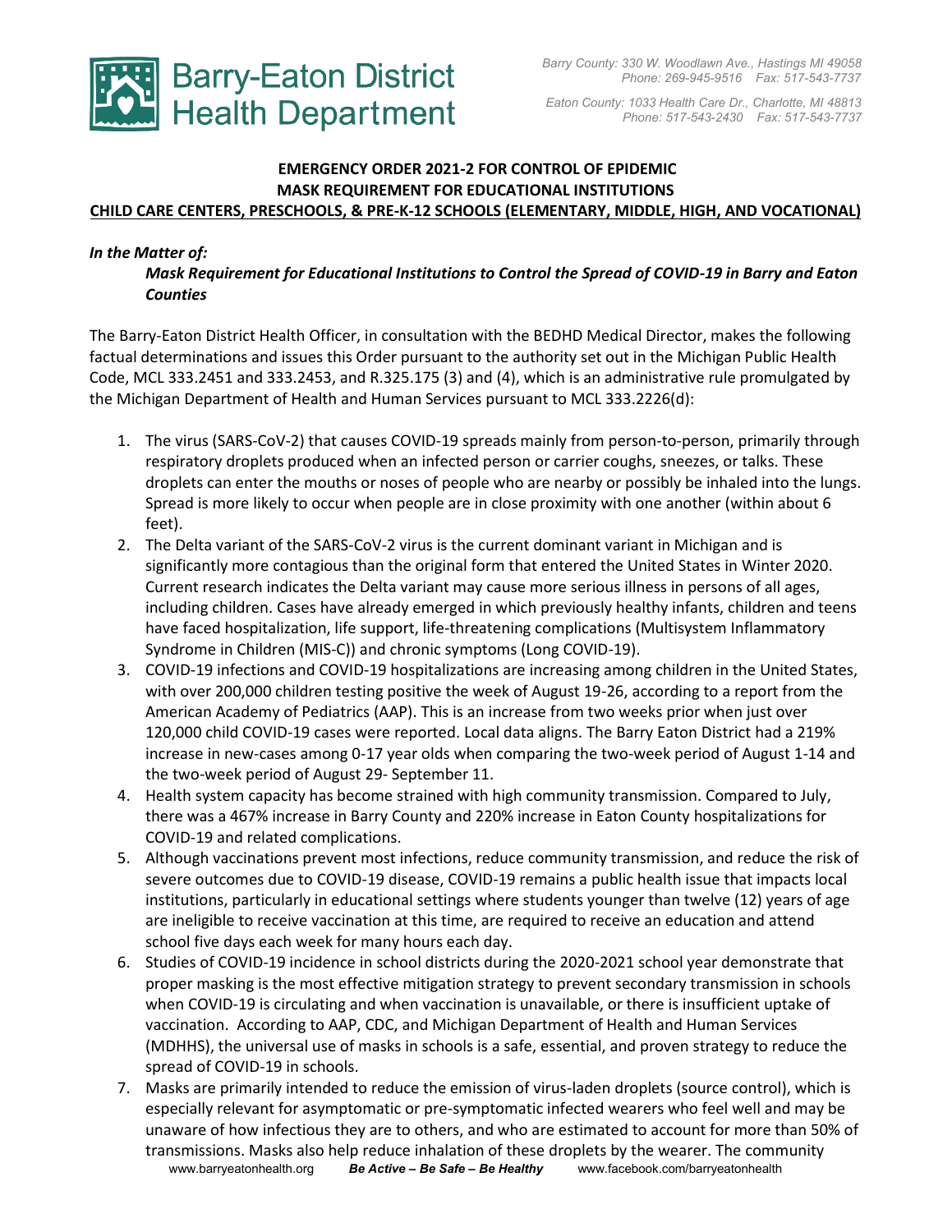benefit of masking for SARS-CoV-2 control is due to the combination of these effects; individual prevention benefit increases with increasing numbers of people using masks consistently and correctly. Scientific studies overwhelmingly demonstrate the effectiveness of face coverings to prevent COVID-19 transmission.

- 8. On August 18, 2021, MDHHS publicly presented an update on COVID-19 data trends across Michigan. That presentation included data and interpretation supporting the following statements from MDHHS: Consistent mask use can reduce risk in the school setting. A study from North Carolina concluded that without masks or testing, up to 90% of susceptible students may become infected by the end of the semester (if only 30% have protection due to previous infection or vaccination). Counties with mask mandates have experienced lower rates of illness.
- 9. Most students do best with in-person learning, which was compromised in the 2020-21 school year. The need to isolate and/or quarantine students and remove them from the in-person learning environment is significantly reduced with the use of face masks in schools.
- 10. The wearing of face masks in schools is supported by Sparrow Eaton, Eaton Rapids Medical Center and Spectrum Pennock. These local healthcare institutions continue to see the severe impacts of COVID-19 on all parts of our community, including young people. Use of face coverings in school settings helps preserve pediatric hospital capacity.

**NOW, THEREFORE, IT IS HEREBY ORDERED** that all Educational Institutions and all Persons in Educational Settings must adhere to the following rules:

- 1. All Persons in Educational Settings, regardless of vaccination status, are required to consistently and properly wear a facial covering while inside any enclosed building or structure of an Educational Institution, vehicle of an Educational Institution, and/or off-site building or structure while participating in school-sponsored field trips or similar activities.
- 2. Educational Institutions shall ensure that all persons, regardless of vaccination status, consistently and properly wear a facial covering while inside any enclosed building or structure of the institution or vehicle of the institution, and/or off-site building or structure while participating in school-sponsored field trips or similar activities.

**IT IS FURTHER ORDERED** that the following terms shall have the following definitions for purposes of this ORDER:

- a. "Educational Institutions" or "Educational Settings" is broadly defined and includes but is not limited to, youth camps, youth programs, childcare centers, preschools, primary through secondary schools, and vocational schools. This definition includes educationally affiliated extracurricular activities such as school athletics and field trips, and transportation provided to and from educational settings and educationally affiliated extracurricular activities. Persons in attendance at any meetings, including school board meetings, held within the facility are included.
- b. "Fully vaccinated persons" means persons for whom at least two weeks has passed after receiving the final dose of an FDA-approved or authorized COVID-19 vaccine.
- c. "Persons in Educational Settings" means students, teachers, administrative staff, members of the public including parents commonly called attendees, volunteers, and all other employees or volunteers of Educational Institutions and board members attending meetings in school buildings.
- d. "Face mask" or "facial covering" means a tightly woven cloth or other multi-layer absorbent material that closely covers an individual's mouth and nose. The following are NOT considered face masks or facial coverings in compliance with this order: mesh, netting, lace, or material that is see-through.
- e. "Enclosed building" or "enclosed structure" means a location that is fully or partially enclosed on the top and: fully or partially enclosed on two or more contiguous sides; OR if fully or partially enclosed on two non-contiguous sides, any part of that space that is more than 8 feet from an open side is considered an enclosed structure.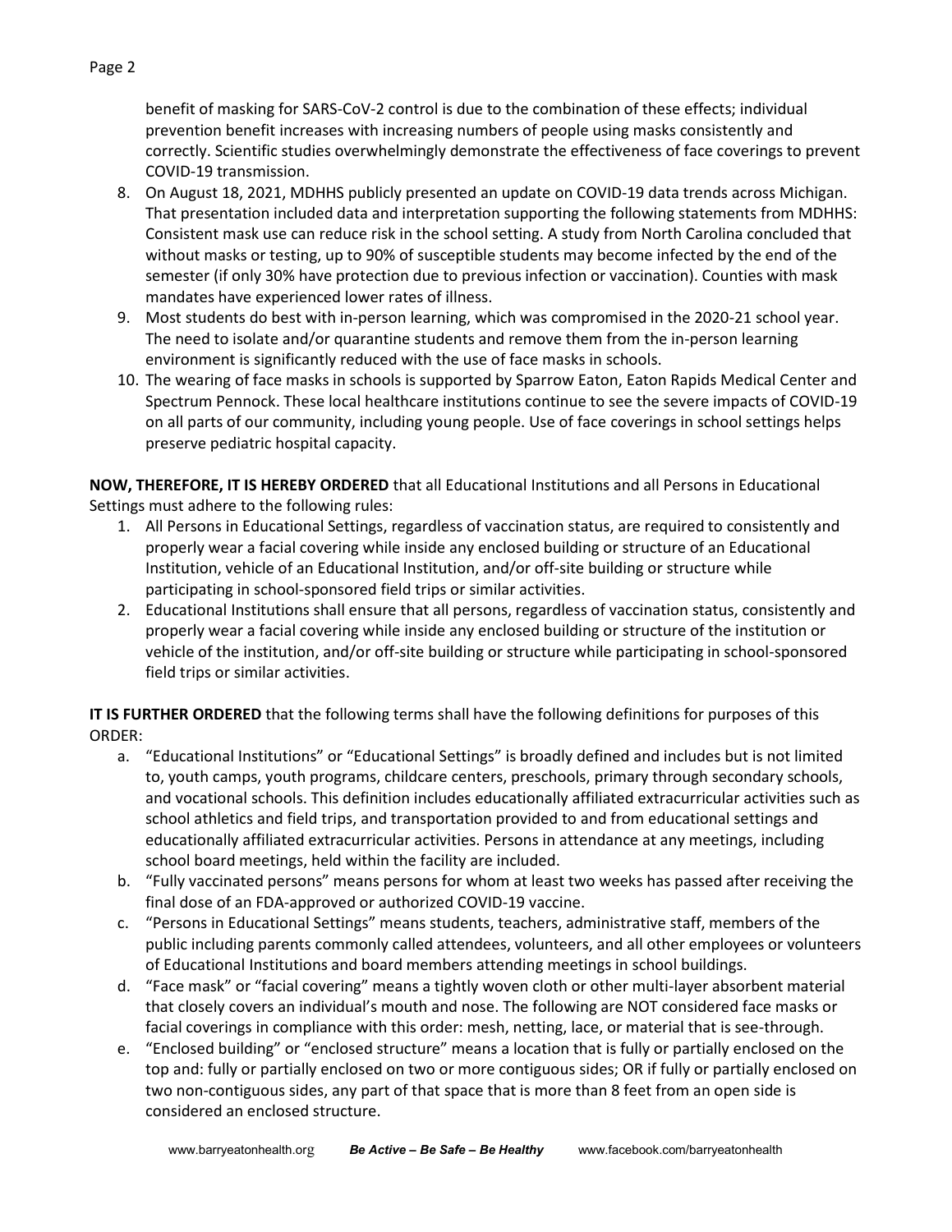# **IT IS FURTHER ORDERED** that this ORDER shall not apply to the following Persons:

- a. Persons in the act of eating, drinking or napping.
- b. Persons under the age of four years; however, supervised masking is recommended for children who are at least two years of age.
- c. Persons with developmental conditions of any age attending school for whom it has been demonstrated that the use of a face covering would inhibit the person's access to education. These are limited to persons with an Individualized Education Plan, Section 504 Plan, Individualized Healthcare Plan or equivalent.
- d. Vaccinated teachers who are working with children who are hard of hearing or students with developmental conditions who benefit from facial cues.
- e. Persons who have a medical contraindication confirmed in writing from a Medical Doctor (MD) or Doctor of Osteopathic Medicine (DO) currently licensed to practice medicine in the State of Michigan.

# **IT IS FURTHER REMINDED** that:

- a. On January 29, 2021, the CDC issued an ORDER that required face masks to be worn by all people while on public transportation (which included all passengers and all personnel operating conveyances) traveling into, within, or out of the United States and U.S. territories. The CDC ORDER includes school buses, both public and private.
- b. On July 27, 2021, the CDC issued recommendations calling for universal indoor masking for all teachers, staff, students, and visitors to schools, regardless of vaccination status.
- c. On August 13, 2021, MDHHS issued updated guidance stating that all schools should require universal indoor masking.
- d. The Local Health Departments remind Educational Institutions of these recommendations and encourage them to enact policies to this effect.
- e. This ORDER does not repeat, supersede, or rely on any current MDHHS or Federal Epidemic Orders, which are incorporated by reference herein.

# **IMPLEMENTATION**

- 1. Nothing in this order modifies, limits, or abridges protections provided by state or federal law for a person with a disability.
- 2. Under MCL 333.2235(1), local health departments are authorized to carry out and enforce the terms of this order.
- 3. Pursuant to MCL 333.2443, a person who violates a regulation of a local health department or order of a local health officer is guilty of a misdemeanor punishable by imprisonment for not more than 6 months or a fine of not more than \$200.00, or both.
- 4. Nothing in this order affects any prosecution or civil citation based on conduct that occurred before the effective date of this order.
- 5. If any provision of this order is found invalid by a court of competent jurisdiction, whether in whole or in part, such decision will not affect the validity of the remaining part of this order.
- 6. An organization that does not act in due diligence to require face coverings and acts contrary to this Order is also in violation of this Order and subject to the penalties prescribed by the Michigan Public Health Code.
- 7. This Order may also be enforced pursuant to Part 24 of the Michigan Public Health Code.

#### **THIS ORDER is effective at midnight (12 a.m.) on Wednesday, September 22, 2021 and remains in effect until further notice from the Barry Eaton District Health Officer.** 4827-4947-5323, v. 1